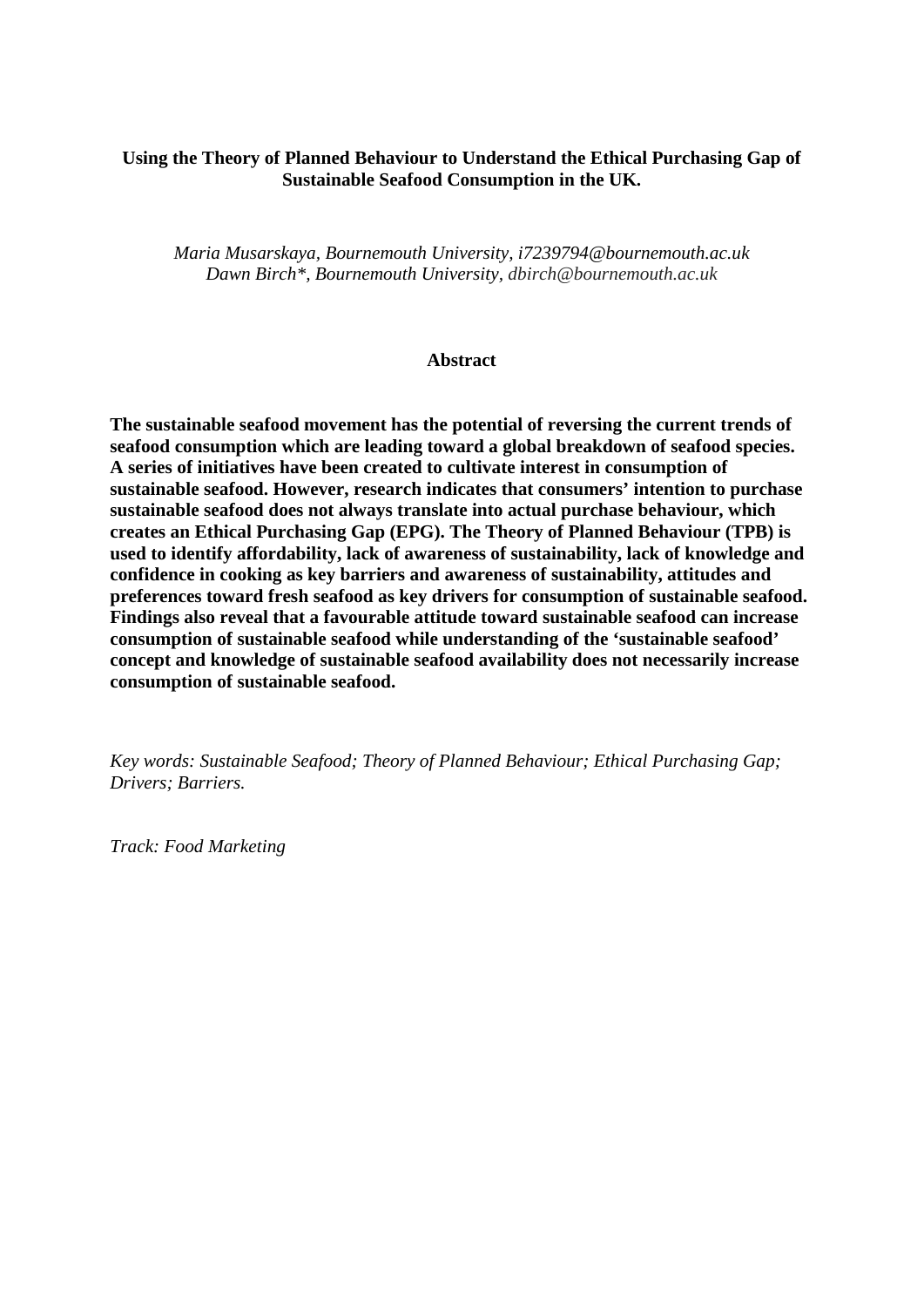## **1.0 Background**

Decline in seafood species, damage to the oceans' physical environment, overfishing, and bycatch have all contributed to the decline in fish stocks (Carrell 2013; Harvey 2013; Ocean Wise 2013). It has been reported that the current trends in seafood consumption will lead to a global breakdown of seafood species by 2048 (Branson 2013; MCS UK 2013). Government agencies as well as some industry players have already provided a series of initiatives to educate consumers about availability and the importance of consumption of sustainable seafood. However, despite the aforementioned efforts, the consumption of responsibly sourced seafood is not guaranteed. Research suggests that even when the consumer is knowledgeable about the benefits of a specific behaviour and exhibits intent to act upon that behaviour, the purchasing act may not occur due to a phenomenon called the 'Ethical Purchasing Gap' (Nicholls and Lee 2006; Moraes et al. 2012). This phenomenon is the outcome of the disparity between consumers' intent to purchase and the actual purchase act.

The purpose of this study is to identify key drivers and barriers of sustainable seafood consumption in order to then identify approaches which will facilitate the closure of the EPG between purchase intention and actual consumption of sustainable seafood in the UK.

# **2.0 Sustainable Seafood Consumption**

Consumption of sustainable seafood is becoming more and more popular as consumers become more focused on preserving the environment and diversifying their source of protein (APJ 2005; Reese 2013). Indeed, according to a report published by Mintel (2010), there are 16 million UK consumers who consider consumption of sustainable seafood as an important behaviour.

Environmental movement agencies, the seafood industry and the UK's government are turning to this market-driven cause for assistance in creating initiatives to encourage sustainable seafood consumption and sustainable fishing practices (Konefal 2013). According to Reese (2013), sustainable seafood initiatives can engage consumers by empowering them to shape the world with food choices. These initiatives include eco- labelling, certifications, and TV shows, to name just a few.

However, despite reports of the success of sustainable seafood initiatives, UK consumers do not always follow through with their intent to purchase sustainable seafood. Moreover, a survey conducted in 2009 states that sustainable seafood is last on the list of consumers' environmental concerns (The Grocer 2009). The survey found that 43% of the UK consumers had not considered purchasing alternative or sustainable seafood, while further 10% of consumers had consciously rejected commitment to such purchases (The Grocer 2009). Additionally, according to a report by Mintel (2010), two in five households find consumption of alternative seafood appealing, however, they do not purchase it due to lack of knowledge of which species are underutilised and where to purchase such species.

## **3.0 Drivers and Barriers to Sustainable Seafood Consumption**

Previous studies have identified some of the drivers for sustainable seafood consumption as being flavour, convenience, diet variety, quality, health benefits, as well as positive attitude toward and familiarity with the product (Birch and Lawley 2014; Pieniak et al. 2013). Additionally, key drivers such as awareness of the sustainable seafood concept and cooking knowledge can help increase levels of consumption (Kemmerly and Macfarlane 2009; Fitzpatrick 2014).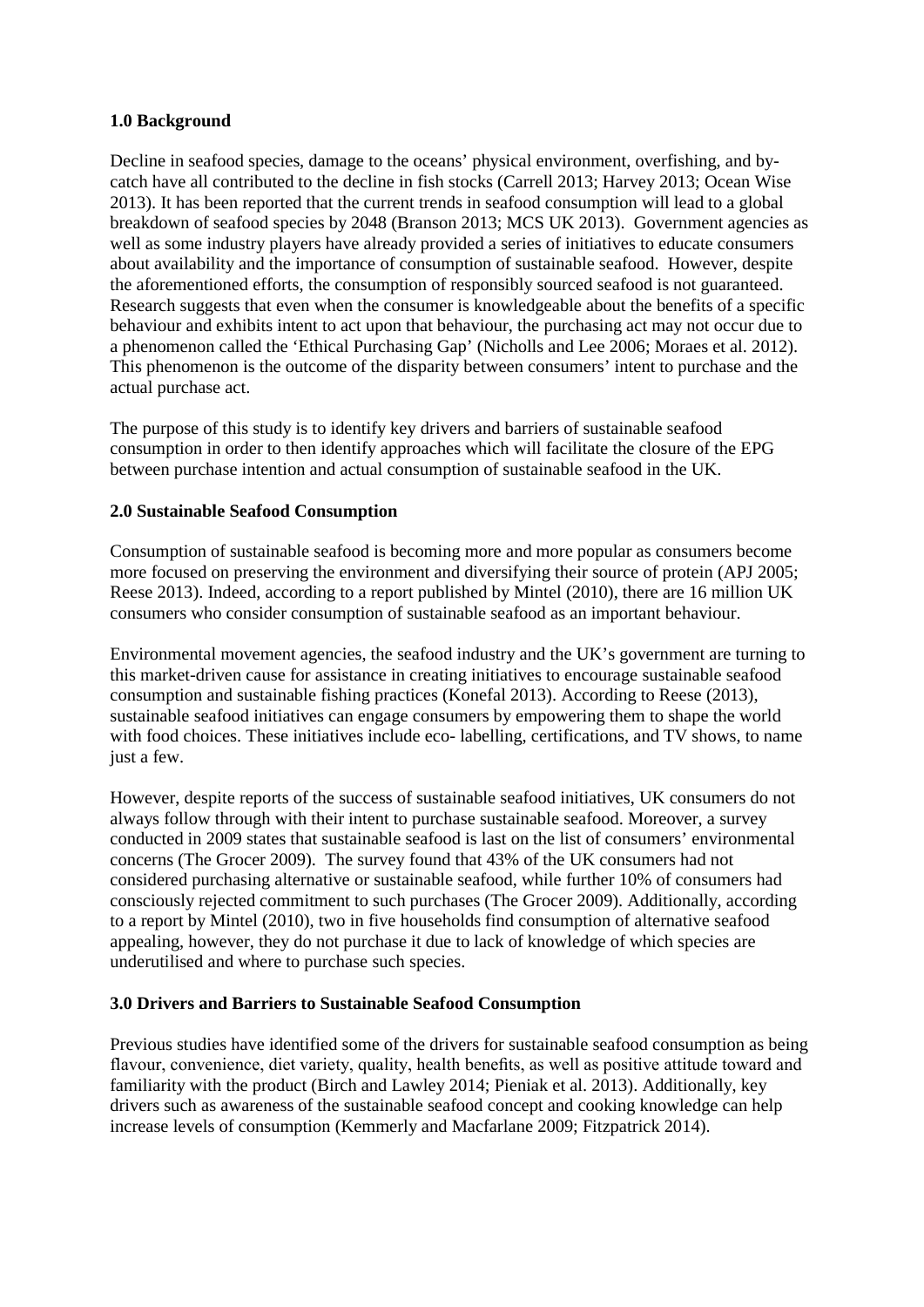Some of the key barriers to consumption of sustainable seafood have been identified as lack of preparation knowledge, inability to identify seafood varieties, lack of accessibility to seafood varieties, smell, taste, packaging, and lack of familiarity (Altintzoglou et al. 2010; Birch and Lawley 2014; Mayer 2014) . Negative attitude and affordability have also been identified as key barriers to sustainable seafood consumption (Kemmerly and Macfarlane 2009; Birch et al. 2012).

This study aims to identify key drivers and barriers of sustainable seafood consumption in the UK and understand their impact on the EPG.

## **4.0 Research Questions and Hypotheses**

The first aim of this study is to identify the key drivers and barriers to sustainable seafood consumption in the UK. The second aim is to examine UK consumers' attitude towards, awareness of, and consumption habit of sustainable seafood. Therefore the following questions and hypotheses are put forward:

*RQ 1*: What are the drivers and barriers of sustainable seafood consumption in the UK?

*RQ 2*: What are UK consumers' attitudes toward, awareness of, and consumption habits of alternative and more sustainable seafood products?

*RQ 3*: How can the Ethical Purchasing Gap between purchase intention and actual consumption of sustainable seafood in the UK be reduced?

*RH 1*: A favourable attitude toward sustainable seafood will increase consumption of sustainable seafood.

*RH 2*: Understanding of the concept of 'sustainable seafood' will increase consumption of sustainable seafood.

*RH 3*: Ready availability of sustainable seafood will increase consumption of sustainable seafood.

*RH 4*: Knowledge of sustainable seafood availability in a grocery store will increase consumption of sustainable seafood.

## **5.0 Methodology**

An in-depth interview was conducted with 13 individual grocery shoppers in Bournemouth, UK. Respondents were screened to ensure they were over 18 years of age and were the main/joint grocery shopper in their household. Out of the 13 interviewees, 11 were female and two were male, the gender difference is supported by research which reports that over 70 percent of grocery shoppers in the UK are female (Bignell 2013; Key Note 2008). The interview contained open ended questions related to sustainable seafood consumption habits, attitudes towards and awareness of sustainable seafood. Results were analysed by comparing and dividing the answers into appropriate themes and sub-themes. Once the data was organized it was analysed through the use of three key constructs from the Theory of Planned Behaviour which are attitude, subjective norms, and perceived behavioural control in order to identify links between beliefs and behaviour.

Surveys were administered to 152 respondents at the Castlepoint Shopping Centre in Bournemouth, UK. Of these respondents, 57% were female and 43% were male. The majority of the respondents (29%) were in the 60-69 age group, 25% were 70 plus, 24% were aged 50-59, 15% were aged 40-49, 4% were aged 25-29, 2% were aged18-24, and 1% were aged 30-39. Questions aimed at finding out the frequency of consumption, species consumed, awareness of sustainability concept, and drivers and barriers to consumption of sustainable seafood. Answers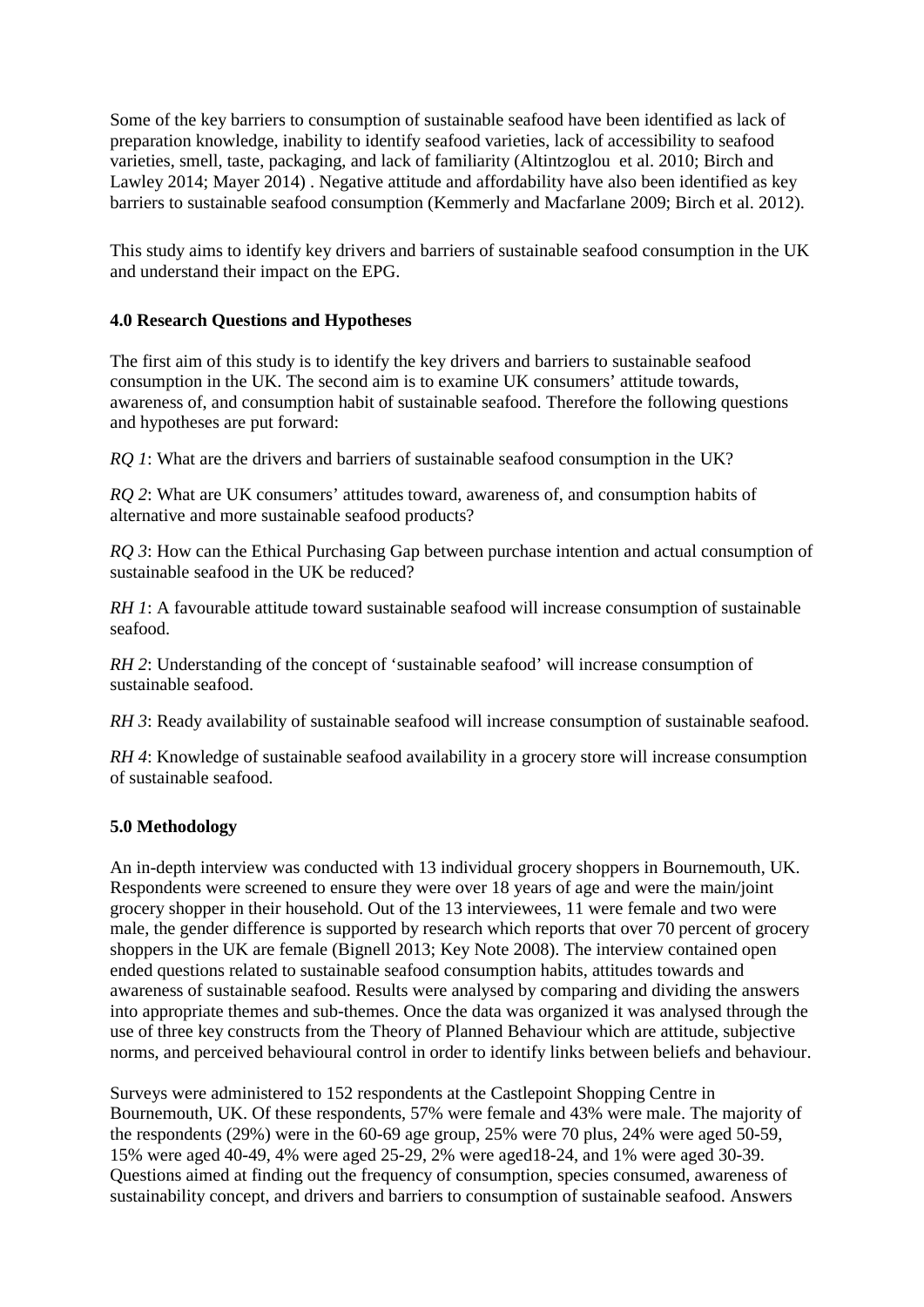were measured by using either a Likert scale method (strongly agree-strongly disagree, always – never) or by providing the respondent with a multiple choice answer.

## **6.0 Analysis and Results**

All interviewees  $(n = 13)$  and several survey respondents indicate that price (affordability) is the main barrier to consumption of sustainable seafood. Interviewee 11 indicates that "you can't really have sustainable seafood without an increase in price" and "not everyone can afford it". Lack of understanding of the sustainable seafood concept is another key barrier to enabling higher levels of its consumption. Four interviewees do not know what the term means, with Interviewee 9 stating that "to be honest it doesn't mean anything to me, I don't know what it is," and Interviewee 12 admitting that "maybe if I knew what it meant I would buy more of it". Survey results also indicate that consumers either don't understand (16%) or are unclear (17%) about the meaning of the term. Another key barrier to a higher level of sustainable seafood consumption is the lack of preparation and cooking knowledge, as indicated by 5 of the interviewees. For instance, Interviewee 1 and 2 state the following, respectively:

"I can only cook it if I have recipes or a friend or somebody from my family explains to me how to prepare it. Since I don't have recipes and seafood is not something that I talk about with people, I don't cook it very often."

In contrast, a major driver for the consumption of sustainable seafood in the UK is the awareness of the importance of sustainability and preservation of seafood itself. Another key driver of the consumption of sustainable seafood in the UK is the attitude and preference toward fresh seafood. Interviewee 2, 6, 9, and 11 take time to find fresh seafood and are willing to pay premium.

UK consumers hold a favourable attitude toward sustainable seafood consumption as indicated in the findings of the in-depth interviews and the survey. Over a third (36%) of the respondents indicate that it is *very important* for them to purchase sustainable seafood, about one third (34%) indicate that it is *important*, while another one-fifth (22%) indicate that it is *moderately important*. Additionally, when respondents were asked "If sustainable options are available, how often do you choose it", almost half (49%) report *always*, and another 16% report *very frequently*. Less than one-third (29%) of respondents report choosing sustainable seafood *occasionally* when it is available, while very few report *rarely* (5%) or *never* (2%).

The awareness of sustainable seafood is important as it provides the initial interest in or a potential purchase of sustainable seafood. About two-thirds (67%) of the respondents demonstrate understanding of the meaning of the term 'sustainable seafood'. However, 16% and 17% of the respondents *don't understand* or are *unclear* about the term, respectively.

With respect to consumption habits of alternative and more sustainable seafood products, just over half (51%) of the respondents indicate that they do try unfamiliar species, while almost half (49%) say that they do not try alternative seafood.

The majority (92%) of the respondents and all interviewees  $(n=13)$  display a positive attitude toward sustainable seafood consumption. Furthermore, 93% of the respondents show intent to purchase sustainable seafood. Consequently, based on the cross-examination of the positive attitude toward sustainable seafood consumption and the intent to purchase sustainable seafood (Table 2), it is evident that these two factors can help reduce the EPG in consumption of sustainable seafood in the UK.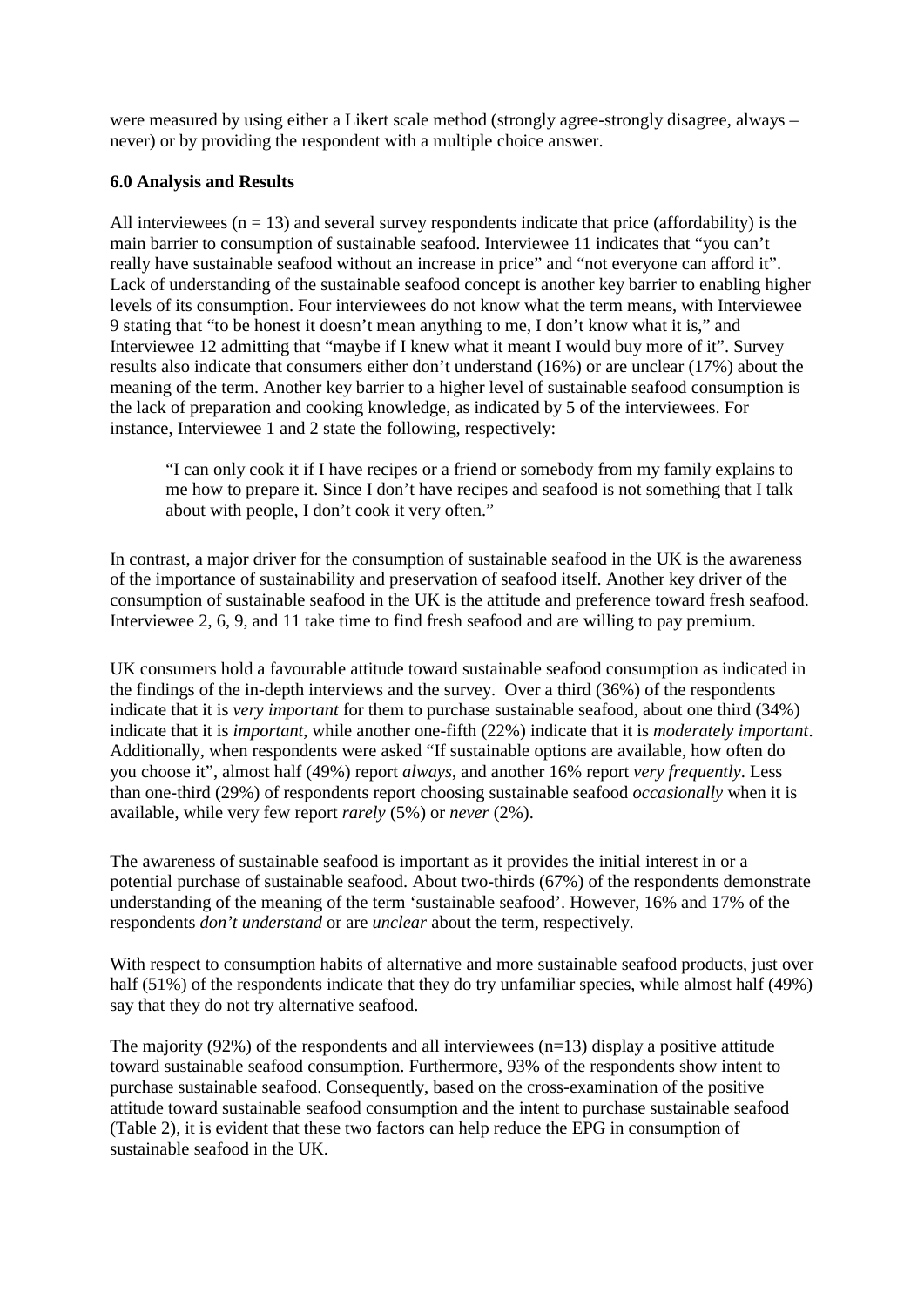| How important is it that the            | If sustainable options are available, how often do you choose it? |                 |              |        |       |              |
|-----------------------------------------|-------------------------------------------------------------------|-----------------|--------------|--------|-------|--------------|
| seafood you purchase is<br>sustainable? | Always                                                            | Very Frequently | Occasionally | Rarely | Never | <b>Total</b> |
| Count                                   | 39                                                                | 7               | 9            | 0      | 0     | 55           |
| % within very important                 | 70.9%                                                             | 12.7%           | 16.4%        | 0.0%   | 0.0%  | 100.0%       |
| Count                                   | 24                                                                | 11              | 13           | 3      | 0     | 51           |
| % within important                      | 47.1%                                                             | 21.6%           | 25.5%        | 5.9%   | 0.0%  | 100.0%       |
| Count                                   | 9                                                                 | 4               | 18           | 2      |       | 34           |
| % within moderately important           | 26.5%                                                             | 11.8%           | 52.9%        | 5.9%   | 2.9%  | 100.0%       |
| Count                                   | 2                                                                 | 2               | 3            | 2      |       | 10           |
| % within of little importance           | 20.0%                                                             | 20.0%           | 30.0%        | 20.0%  | 10.0% | 100.0%       |
| Count                                   | 0                                                                 | 0               |              | 0      |       | 2            |
| % within unimportant                    | $0.0\%$                                                           | $0.0\%$         | 50.0%        | 0.0%   | 50.0% | 100.0%       |
| <b>Total Count</b>                      | 74                                                                | 24              | 44           |        | 3     | 152          |
| % of Total                              | 48.7%                                                             | 15.8%           | 28.9%        | 4.6%   | 2.0%  | 100.0%       |

Table 2 - The relationship between the importance of purchase of sustainable seafood and the frequency of choosing sustainable seafood if it is available.

The one-way ANOVA was used to determine if there are any substantial differences between the means of independent groups, based on the answered questions from the survey, "How important it is that the seafood you purchase is sustainable?" and "If sustainable is always available, how often do you choose it?". A statistically significant difference was found between importance groups  $(F(4,147) = 11.381, p = 0.00)$  indicating that the higher the importance of sustainable seafood as the choice of purchase, the higher is the probability of sustainable seafood being chosen when it is available.

#### Table 3 - Importance of sustainable seafood purchase across likelihood of choosing sustainable seafood

| Importance of purchasing | Likelihood of purchasing sustainable seafood if it is<br>available (Mean) |                  |                  |  |  |
|--------------------------|---------------------------------------------------------------------------|------------------|------------------|--|--|
|                          | Very rarely-                                                              | Occasionally-    | Always-very      |  |  |
| sustainable seafood      | navar                                                                     | rarelv           | frequently       |  |  |
| Very important           |                                                                           |                  | 5.5¢             |  |  |
| Important                |                                                                           | 51 <sup>b</sup>  | 51 <sup>b</sup>  |  |  |
| Moderately important     |                                                                           | 4.5 <sup>b</sup> | 4.5 <sup>b</sup> |  |  |
| Of little importance     |                                                                           | 41 <sup>b</sup>  |                  |  |  |
| Unimportant              | 2.5 <sup>a</sup>                                                          |                  |                  |  |  |

(6-point scale:  $6 =$  Always to 1=Never)

ANOVA F-tests with corresponding p-value.

Different letters (a, b, c) indicate significantly different means using post hoc Tukey B tests.

An independent sample T-test was conducted to investigate the connection between understanding and purchase of sustainable seafood. Results of this test indicates that there is no significant difference between the two groups, indicating no association between understanding of the term 'sustainable seafood' and likelihood of sustainable seafood being purchased if available.

A non-parametric test (Mann Whitney U) was conducted, showing that the distribution of the frequency of seafood consumption is the same across categories of the likelihood of the consumer to purchase sustainable seafood (Sig.=0.71). As such, availability of sustainable seafood does not directly increase its consumption. The aforementioned results suggest that other aspects, such as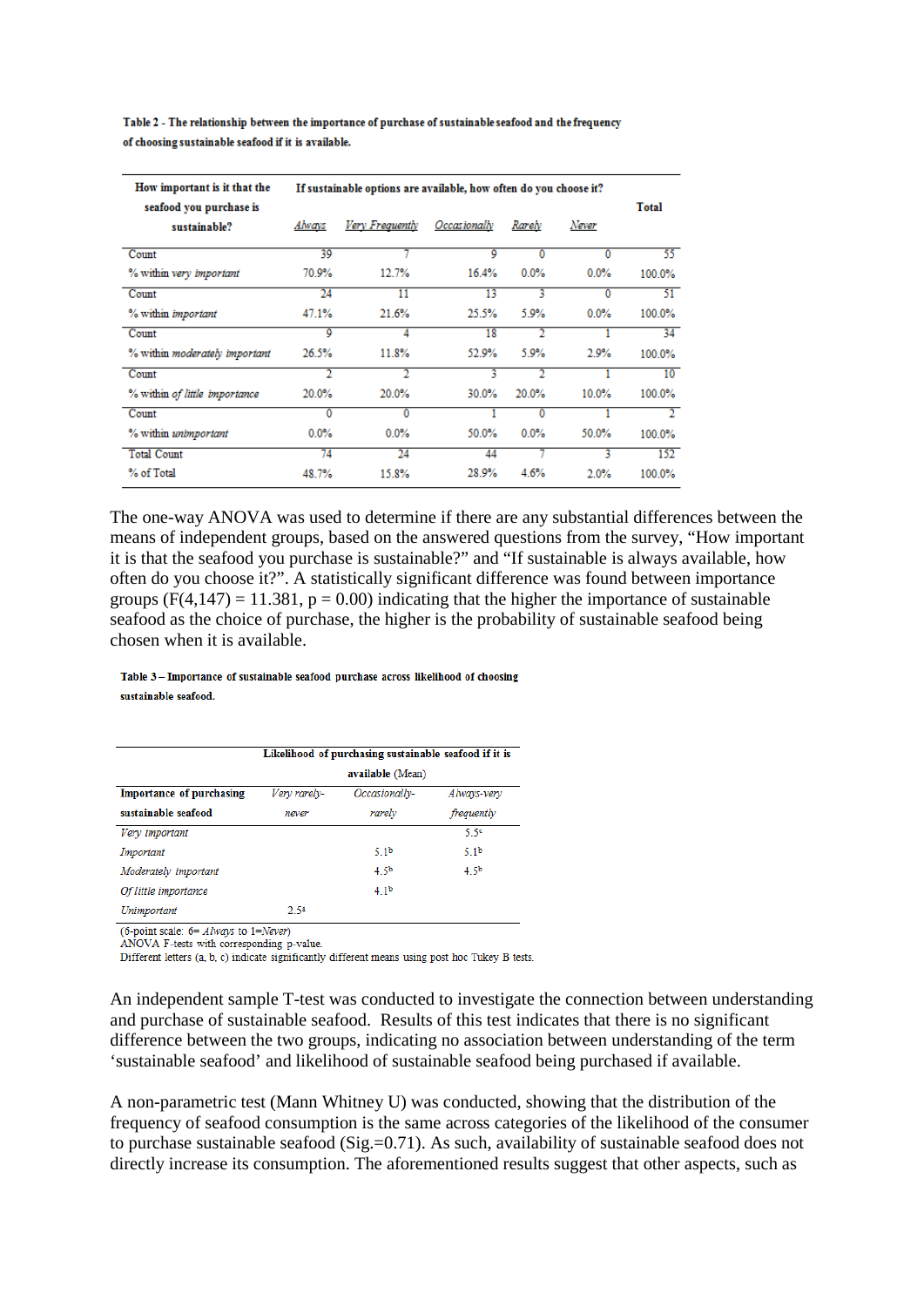attitude, preference, etc., could carry greater influence on the frequency of sustainable seafood consumption.

Furthermore, one-way ANOVA test indicates that the knowledge as to whether or not one's grocery store provides sustainable seafood has no bearing on the likelihood of it being purchased if it is available  $(Sig, =0.23)$ . The findings suggest that there is no direct relationship between knowledge of sustainable seafood availability in ones' grocery store and higher levels of purchase intention. The intent of sustainable seafood purchase remains relatively high regardless of consumers' knowledge, or lack thereof, of its availability in consumers' grocery store.

Overall this analysis resulted in support for RH1 and rejection for RH2, RH3, RH4. Further investigation is suggested in order to gather a more in-depth understanding of relationship between above mentioned factors and an increase in consumption of sustainable seafood.

## **7.0 Conclusions**

The aim of this research was to identify drivers and barriers to sustainable seafood consumption in the UK and to use the finding to create methods of closing the Ethical Purchasing Gap. Results confirm that a positive attitude toward consumption of sustainable seafood is one of the key drivers toward an increase in this behaviour, thus a catalyst for closing the EPG.

This research adds to the current literature by establishing that knowledge of sustainable seafood and its availability do not necessarily increase the consumption habit. Further research is proposed to study the relationships between these factors and the closing of the EPG.

Research finding suggest that availability of recipes and explanations of how to prepare various seafood species can generate sales. Interviewees indicate that television cooking shows and taste testers at supermarkets are the preferred methods of gaining the needed information in order to stimulate sustainable seafood consumption. Additionally, policymakers and health organizations need to look at the effectiveness of the current educational programs regarding seafood consumption and its benefits and make the necessary changes to appeal and be more visible to mass audiences across the nation. Moreover, supermarkets can create campaigns which include introduction of alternative seafood species, price promotions, and the ability for consumers to switch their usual seafood option for an alternative species at a lesser price, a method which has proven to be successful in Sainsbury's stores with their Switch the Fish campaign.

## **8.0 Limitations**

First, there are few academic sources concerned with the ways of reducing the EPG. Second, due to a limited time frame only 13 people were able to answer all of the interview questions and only 152 survey responses were collected and accepted as eligible. Third, the survey respondents were predominantly elderly people who might have a different outlook on the issue of sustainable seafood consumption as opposed to their younger counterparts. Finally, this study was conducted in Bournemouth, UK only. A wider area could not only increase the number of participants but also provide a more diverse sample size to offer further validity of the results.

## **9.0 Future Research**

Finally, one area for future research is concerned with a more profound study of methods which could lead to changes in consumer purchase behaviour, more specifically an investigation into